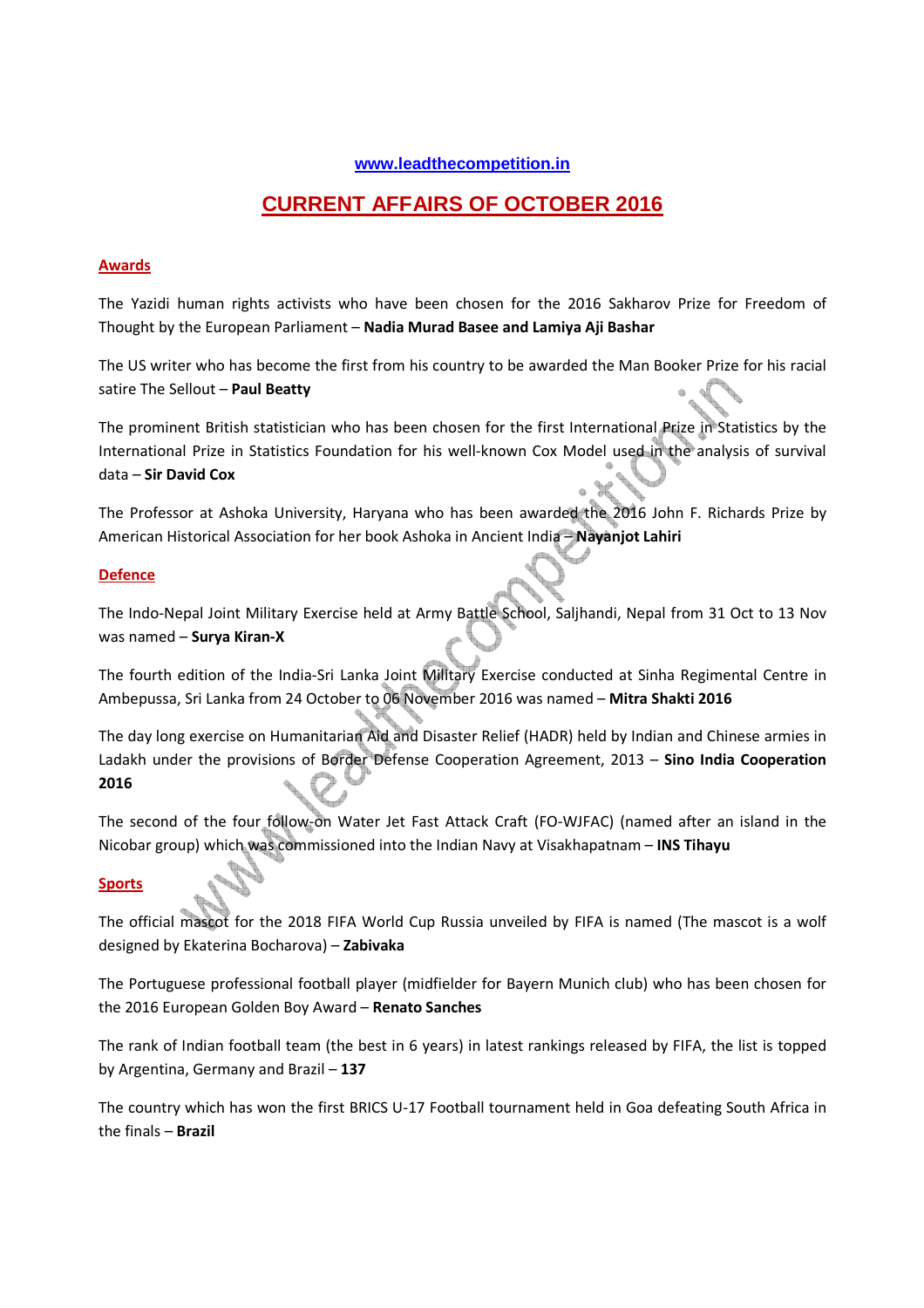#### **Persons**

The veteran Indian cricketer who has been named the Stroke Ambassador for India at the 10th World Stroke Congress by the Indian Stroke Association – **Sunil Gavaskar** 

The committee which has submitted its report to the Union Water Resources Ministry concluding that Saraswati River so far considered mythical, actually existed was headed by – **KS Valdiya**

The former Portuguese Prime Minister who has been formally selected by the United Nations Security Council to be the next Secretary General succeeding Ban Ki-moon next year – **Antonio Guterres**

**King Bhumibol Adulyadej** of the Chakri Dynasty, the world's longest serving head of state (having served for over 70 years), who passed away on 13 October 2016 was the king of – **Thailand**

The former chairman of Indian Space Research Organisation who has become the first Indian to be inducted into the inducted into the 2016 IAF Hall of Fame by the International Aeronautical Federation w (IAF) – **Prof U.R. Rao**

The Chief Guest at 2017 Republic Day celebrations as announced by the Ministry of External Affairs, GoI -**Crown Prince of Abu Dhabi Sheikh Mohamed bin Zayed Al Nahyan** 

The Indian wildlife Film-maker and elephant researcher who has been appointed Chevalier de l'Ordre National du Mérite (Knight in the National Order of Merit), one of the highest civilian recognitions of the French government – **Prajna Chowta**

#### **Places**

The state which has become the second state in the country to be declared open defecation free after Sikkim – **Himachal Pradesh**

The state which has launched Kausalya Setu, a skill development programme for Class 10 failed students -**Maharashtra**

The state in which the Prime Minister Shri Narendra Modi has dedicated three hydro power stations – Kol Dam, Parvati Project and Rampur Hydro Station to the Nation – **Himachal Pradesh**

The city in Madhya Pradesh where the Prime Minister Shri Narendra Modi inaugurated a war memorial Shaurya Stambh – **Bhopal**

The city in Jammu and Kashmir where the Union Cabinet has approved setting up Indian Institute of Management – **Jammu** 

The city in which India's first international arbitration centre was inaugurated by Maharashtra CM Devendra Fadnavis – **Mumbai** 

The state which has become the first in the country implement Direct Benefit Transfer (DBT) in Kerosene in four identified districts – **Jharkhand (in Chatra, Hazaribagh, Khunti and Jantara dists)**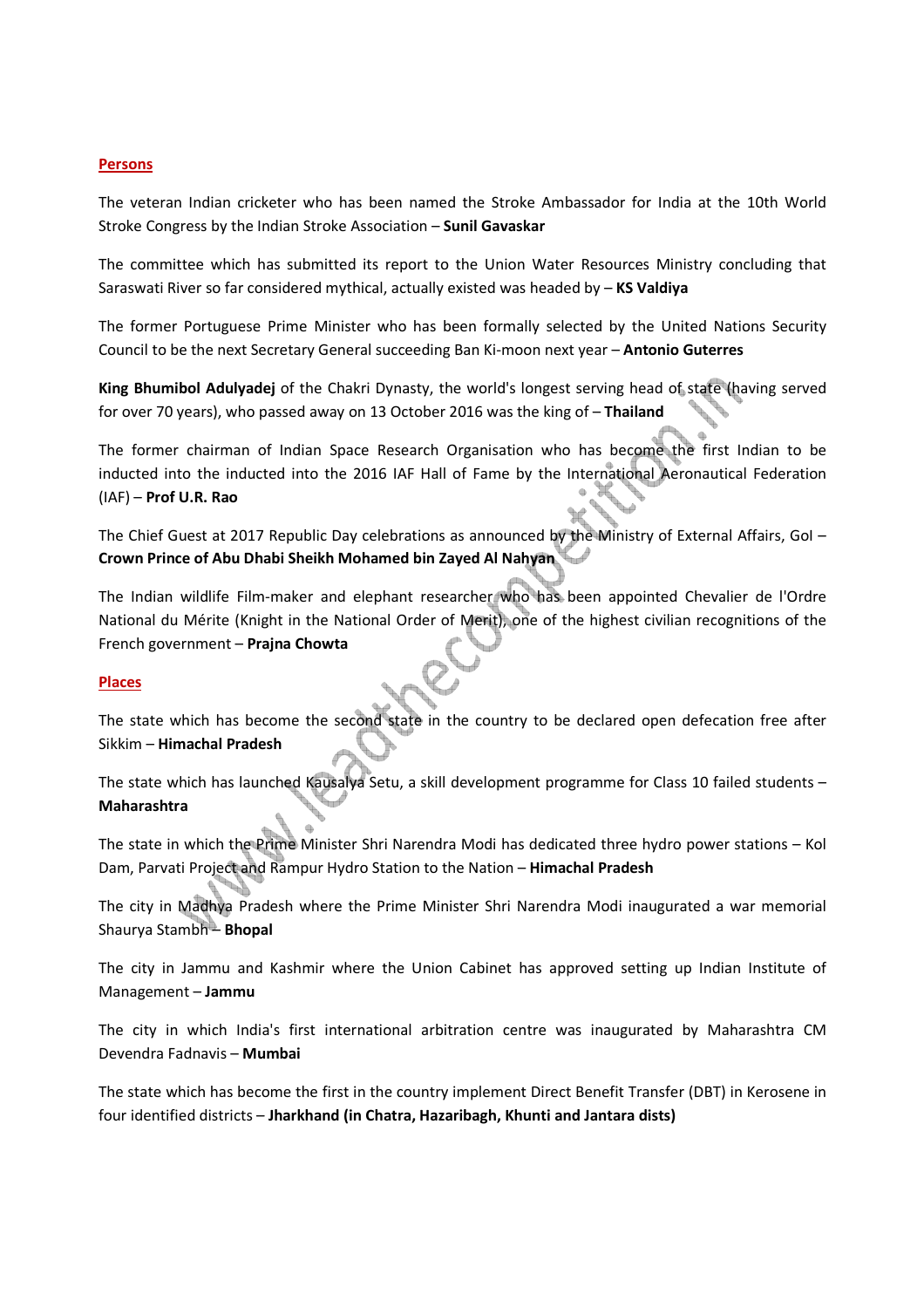The two Indian states which have become the first in the country to be declared ODF (Open Defecation Free) in urban areas on 02 October 2016 – **Andhra Pradesh and Gujarat**

#### **Themes**

The theme of Rashtriya Ekta Diwas observed on 31 October 2016 – **Integration of India** 

The theme of the first World Sustainable Development Summit 2016 held from 05 to 08 October at India Habitat Centre, New Delhi (The 2016 'Sustainable Development Leadership Award' during the summit was conferred on Sikkim CM Shri Pawan Chamling) – **Beyond 2015: People, Planet & Progress**

#### **Miscellaneous**

The comic character who has been appointed United Nations' honorary ambassador in support of the UN's sustainable development goal number five – "to achieve gender equality and empower all women and girls" – **Wonder Woman**

The micro satellite launched by China from the experimental space lab Tiangong-2 to take photographs of Tiangong-2 and the Shenzhou 11 spacecraft is named – **Banxing-2**

The automobile company which has unveiled India's first indigenous circuit electric bus at its corporate office in Chennai – **Ashok Leyland**

The political party launched by human rights activist Irom Sharmila is named – **Peoples Resurgence and Justice Alliance (PRJA)**

The rank of India in the 2016 Global Hunger Index released by the International Food Policy Research Institute recently – **97th**

The public sector undertaking which has appointed Indian badminton star P.V. Sindhu as its brand ambassador – **Vizag Steel**

The high altitude research station established by the National Centre for Antarctic and Ocean Research (NCAOR) Goa in Spiti, Himachal Pradesh to better study and quantify the Himalayan glacier responses towards the climate change is named – **Himansh**

The airport which has been conferred with IBC award and Trophy for excellence in built environment in infrastructure projects at the 21st Annual Convention Inaugural function held in New Delhi – **Chandigarh International Airports Limited (CHIAL)**

The public sector bank which has become the first Indian bank to open a branch in Yangon, capital of Myanmar – **State bank of India** 

The tributary of River Brahmaputra which has been blocked by China owing to construction of Lalho hydroelectric project on it – **Xiabuqu River**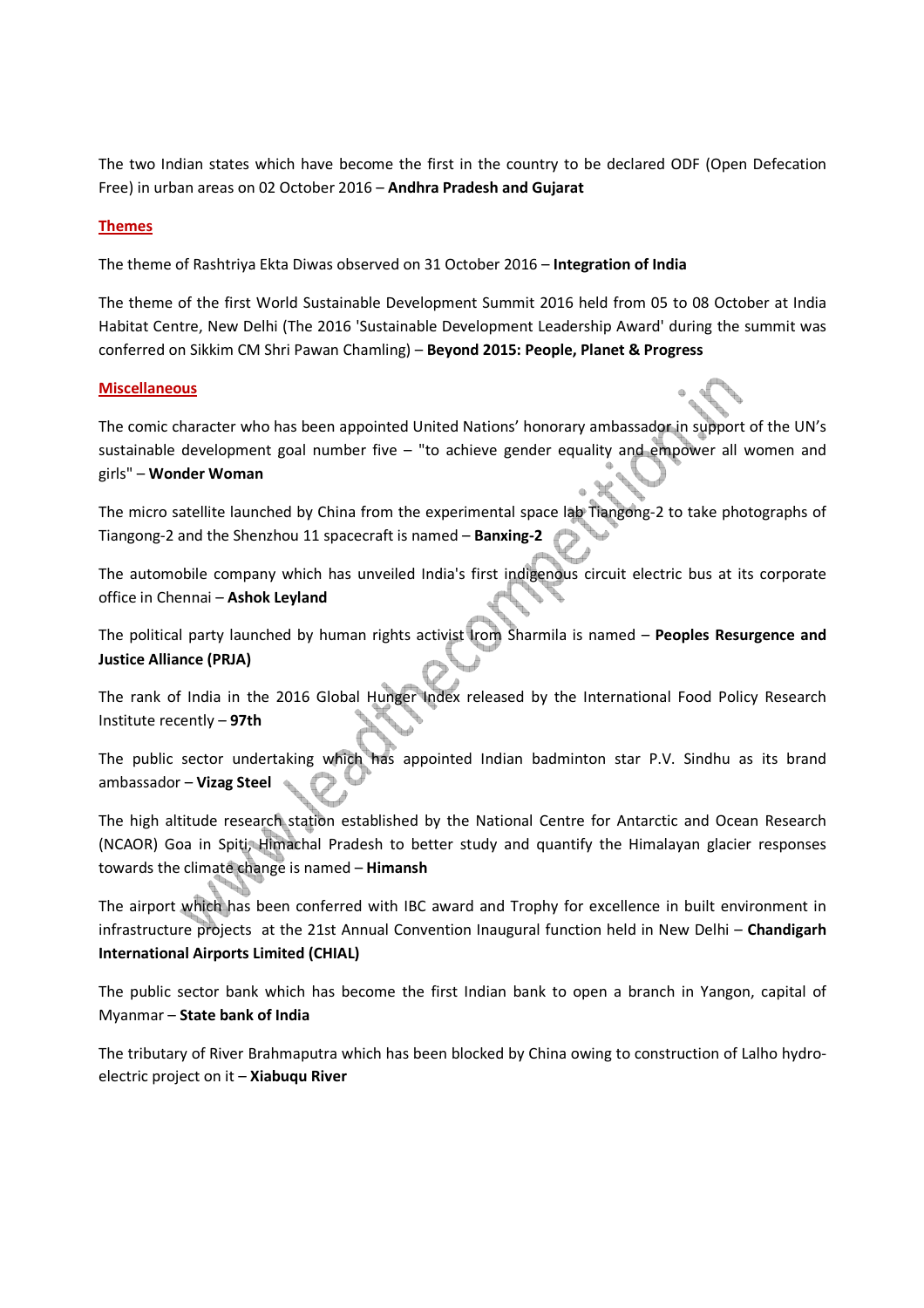## **Important Days of October**

| <b>International Day of Older Persons: 01 Oct</b>                                                    | International Day of Non-Violence: 02 October 2016     |  |  |
|------------------------------------------------------------------------------------------------------|--------------------------------------------------------|--|--|
| <b>Established by: United Nations General</b>                                                        | Established by: United Nations General Assembly        |  |  |
| Assembly                                                                                             | First Observed in: 2007                                |  |  |
| First Observed in: 1991                                                                              |                                                        |  |  |
| World Habitat Day: 1st Monday of October (03                                                         | World Space Week: 04 to 10 October                     |  |  |
| October)                                                                                             | <b>Established by: United Nations General Assembly</b> |  |  |
| <b>Established by: United Nations General</b>                                                        | Theme: Remote Sensing - Enabling our future            |  |  |
| Assembly                                                                                             | First Observed in: 2000                                |  |  |
| Theme: Housing at the Centre                                                                         |                                                        |  |  |
| First Observed in: 1986                                                                              |                                                        |  |  |
| World Teacher's Day: 05 October                                                                      | World Post Day: 09 October                             |  |  |
| Established by: UNESCO                                                                               | Established by : Universal Postal Union                |  |  |
| Theme: Valuing Teachers, Improving their                                                             | Theme: Innovation, Integration and Inclusion           |  |  |
| <b>Status</b>                                                                                        | First Observed in: 1969                                |  |  |
| First Observed in: 1994                                                                              |                                                        |  |  |
| World Mental Health Day: 10 October                                                                  | International Day of the Girl Child: 11 October        |  |  |
| Established by: World Health Organisation                                                            | <b>Established by: United Nations General Assembly</b> |  |  |
| Theme: Psychological first aid                                                                       | Theme: Girls' Progress = Goals' Progress: What Counts  |  |  |
| First Observed in: 1992                                                                              | for Girls                                              |  |  |
|                                                                                                      | First Observed in: 2012                                |  |  |
| <b>International Day Disaster Reduction: 13 Oct</b>                                                  | World Sight Day: 13 October (2nd Thursday of           |  |  |
| <b>Established by: United Nations General</b>                                                        | October)                                               |  |  |
| Assembly                                                                                             | Established by : International Agency for the          |  |  |
| <b>Prevention of Blindness</b><br>Theme: Live To Tell: Raising Awareness,                            |                                                        |  |  |
| <b>Reducing Mortality</b>                                                                            | Theme: Stronger Together                               |  |  |
| First Observed in: 2010                                                                              | First Observed in: 2000                                |  |  |
| <b>International Day of Rural Women: 15 October</b>                                                  | World Food Day: 16 October                             |  |  |
| Established by: United Nations General                                                               | Established by: Food and Agriculture Organisation      |  |  |
| Assembly                                                                                             | Theme: Climate is changing. Food and agriculture       |  |  |
| First Observed in: 2008                                                                              | must too                                               |  |  |
|                                                                                                      | First Observed in: 1980                                |  |  |
| International Day for Eradication of Poverty: 17 October                                             |                                                        |  |  |
| <b>Established by: United Nations General Assembly</b>                                               |                                                        |  |  |
| Theme: Moving from humiliation and exclusion to participation: Ending poverty in all its forms       |                                                        |  |  |
| First Observed in: 1993                                                                              |                                                        |  |  |
| <b>United Nations Day: 24 October</b>                                                                |                                                        |  |  |
| The day marks the coming into effect of the UN Charter (the founding document of UNO) in 1945.       |                                                        |  |  |
| UN Day Concert was held at United Nations General Assembly Hall to celebrate and reflect on the work |                                                        |  |  |
| of the UN through the universal language of music, featuring the Hungarian State Opera with          |                                                        |  |  |

performances by soprano Andrea Rost and other notable artists. The theme of this year's concert is

**Launch of GSAT-18**

Freedom First.

Launch date: 05 Oct 2016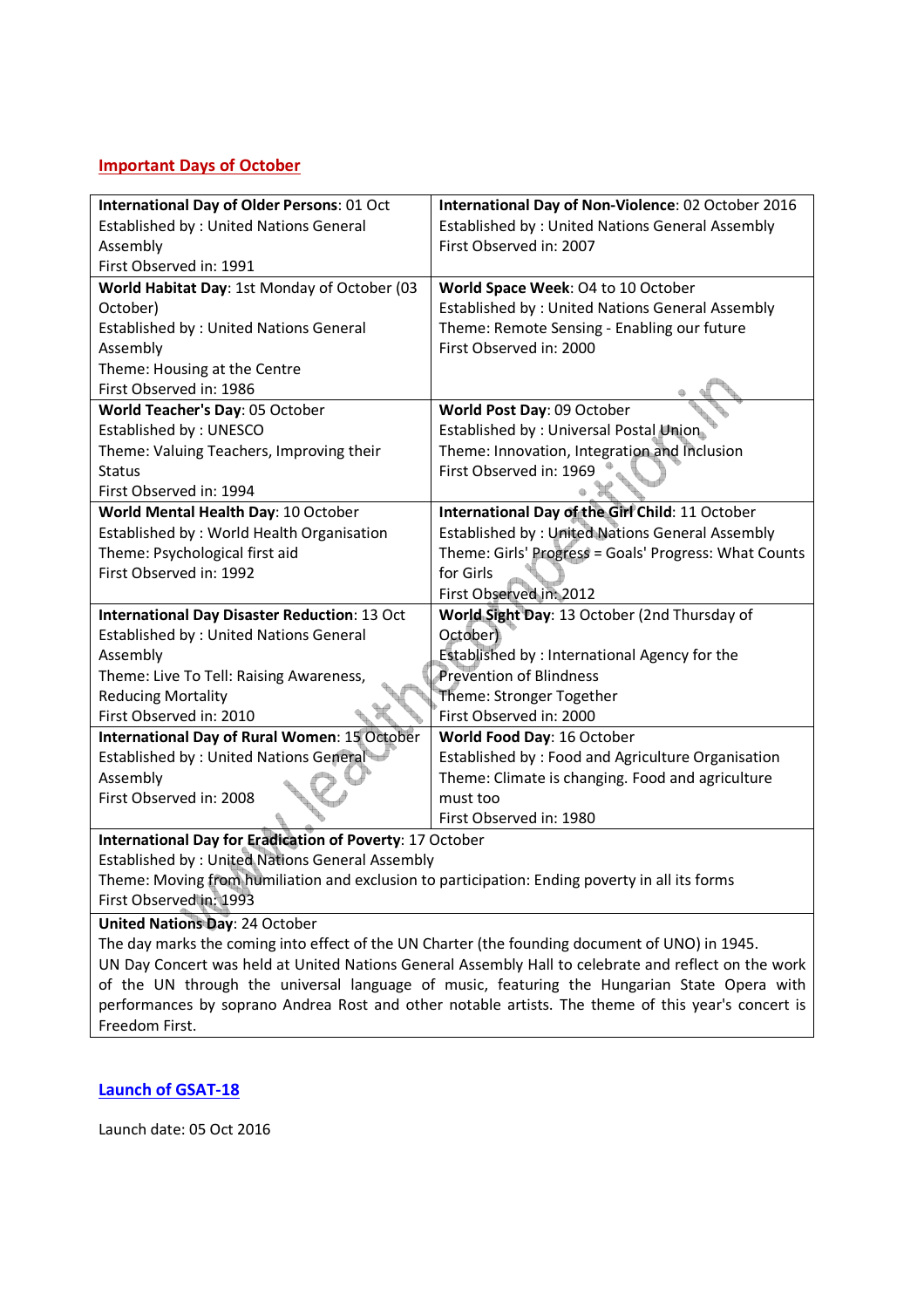Launched from: Guiana Space Centre in Kourou, French Guiana

Launched aboard: Ariane 5 ECA

GSAT-18 is India's latest communication satellite. Weighing 3404 kg at lift-off, GSAT-18 carries 48 communication transponders to provide Services in Normal C-band, Upper Extended C-band and Ku-bands of the frequency spectrum. GSAT-18 carries Ku-band beacon as well to help in an accurately pointing ground antennas towards the satellite. After its injection into GTO, ISRO's Master Control Facility (MCF) at Hassan took control of GSAT-18 and performed the initial orbit raising maneuvers using the Liquid Apogee Motor (LAM) of the satellite, placing it in circular Geostationary Orbit. The designed in-orbit operational life of GSAT-18 is about 15 years.

### **India vs New Zealand ODI Series**

| #                                  | Venue         | <b>Winner</b> | <b>Man of the Match</b> |
|------------------------------------|---------------|---------------|-------------------------|
|                                    | Dharamsala    | India         | Hardik Pandya           |
| 2.                                 | Delhi         | NZ            | Kane Williamson         |
| 3.                                 | Mohali        | India         | Virat Kohli             |
| 4.                                 | Ranchi        | NZ            | <b>Martin Guptill</b>   |
| -5.                                | Visakhapatnam | India         | Amit Mishra             |
| Dlaver of the Series - Amit Michra |               |               |                         |

Player of the Series - Amit Mishra

### **First Ever National Day of Ayurveda**

Observed on 28 Oct 2016 on the occasion of Dhanwantari Jayanti.

Theme of the day: Madhumeh Mission.

National Dhanwantari Ayurved Awards

- 1. Prof. Premavati Tewari
- 2. Vaidya P.Y. Khadiwale
- 3. Vaidya P.R. Krishna Kumar

### **World Bank Doing Business 2017 Report**

The World Bank's annual Doing Business 2017 report released recently recognizes India's achievements in implementing reforms in four of its ten indicators – Trading Across Borders, Getting Electricity, Enforcing Contracts and Paying Taxes. This is the first time in its history that India has been recognized for improvement in four indicators.

The Doing Business report ranks countries on the basis of Distance to Frontier, an absolute score that measures the gap between India and the global best practice. India's absolute score improved from 53.93 to 55.27 in the previous year.

### **Reforms Recognized by World Bank**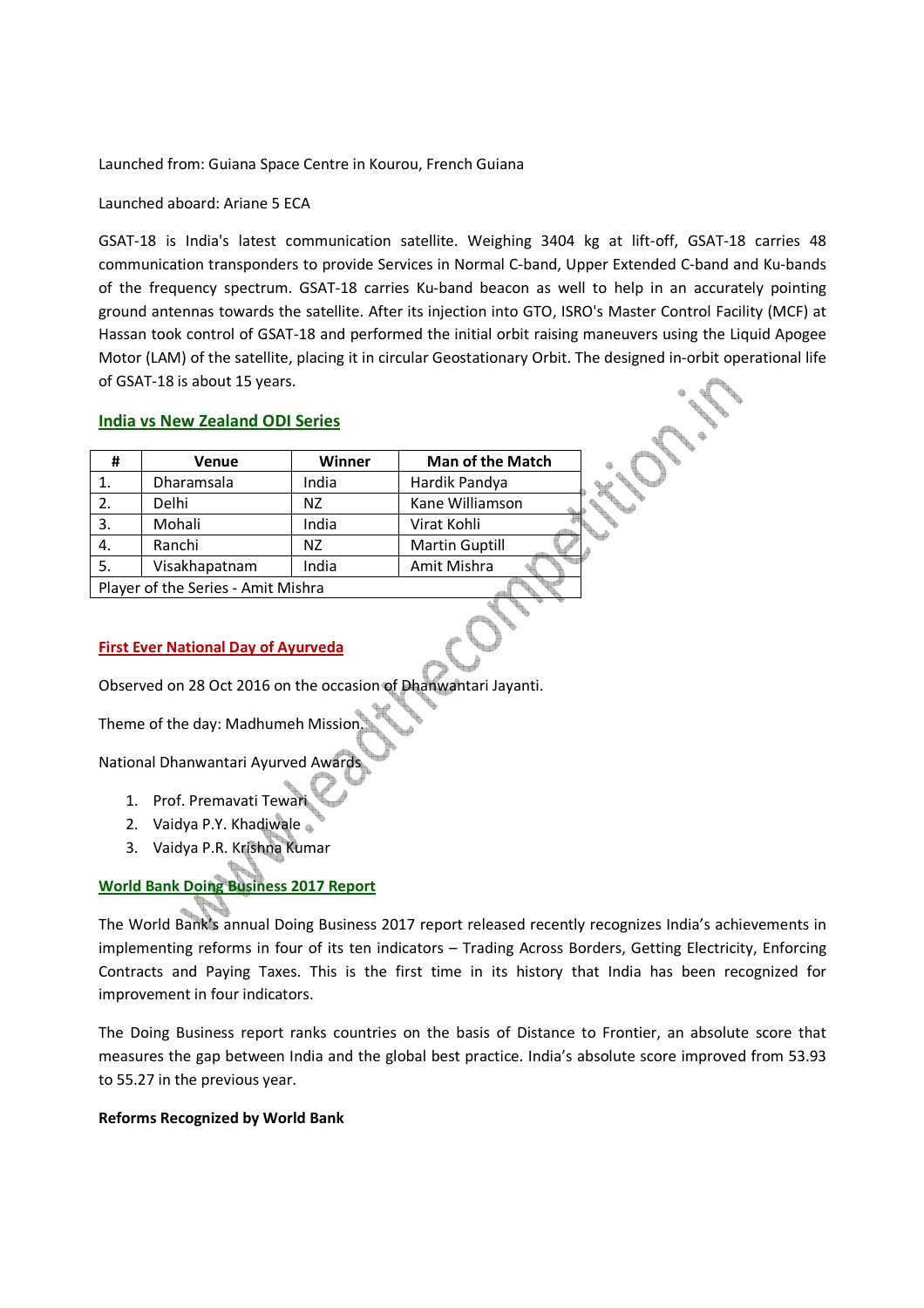- 1. On Getting Electricity, the report recognized the efforts of Tata Power in Delhi to make it faster and cheaper to obtain an electricity connection. These efforts, combined with efforts in Mumbai last year, have allowed India to improve its rank on this indicator from 137 in Doing Business 2015 to 26 in this year's report, a 111 rank improvement.
- 2. The report has also recognized the establishment of Commercial Divisions within the High Courts in Delhi and Mumbai to deal with commercial cases above Rs. 1 crore. This has allowed India to improve its rank by 14 places in 2 years.
- 3. In the area of Trading Across Borders, the report recognized the implementation of the Single Window Interface for Trade (ICEGATE), which integrates approvals and risk-based frameworks of customs and nine departments to provide traders with a single online interface for import clearances.
- 4. On Paying Taxes, the report recognized online filing and payment of returns at the Employee's Social Insurance Corporation.

### **Agricultural Marketing and Farmer Friendly Reforms Index**

NITI Aayog has launched an index to rank States and UTs that is based on implementation of seven provisions proposed under model APMC Act, joining eNAM initiative, special treatment to fruits and vegetables for marketing and level of taxes in mandis.

The Index is named as "Agricultural Marketing and Farmer Friendly Reforms Index" and it has a score which can have minimum value 0 implying no reforms and maximum value 100 implying complete reforms in the selected areas. States and UTs have been ranked in terms of the score of the index.

| Rank | <b>State</b>     | <b>Score</b> | Rank   | <b>State</b> | <b>Score</b> |
|------|------------------|--------------|--------|--------------|--------------|
| 1.   | Maharashtra      | 81.7         | $25 -$ | Tamil Nadu   | 17.7         |
| 2.   | Gujarat          | 71.5         | 26.    | Meghalaya    | 14.3         |
| 3.   | Rajasthan        | 70           | 27.    | Lakshadweep  | 7.4          |
| 4.   | Madhya Pradesh   | 69.5         | 28     | J&K          | 7.4          |
| 5.   | Haryana          | 633          | 29.    | Delhi UT     | 7.3          |
| 6.   | Himachal Pradesh | 59.5         | 30.    | Puducherry   | 4.8          |

## **UDAN - Ude Desh ka Aam Naagrik**

UDAN launched by the Civil Aviation Minister Shri P Ashok Gajapathi Raju is an innovative scheme to develop the regional aviation market. The scheme UDAN envisages providing connectivity to un-served and under-served airports of the country through revival of existing air-strips and airports. The scheme would be in operation for a period of 10 years.

UDAN has a unique market-based model to develop regional connectivity. Interested airline and helicopter operators can start operations on hitherto un-connected routes by submitting proposals to the Implementing Agency. The operators could seek a Viability Gap Funding (VGF) apart from getting various concessions. All such route proposals would then be offered for competitive bidding through a reverse bidding mechanism and the route would be awarded to the participant quoting the lowest VGF per Seat. The operator submitting the original proposal would have the Right of First Refusal on matching the lowest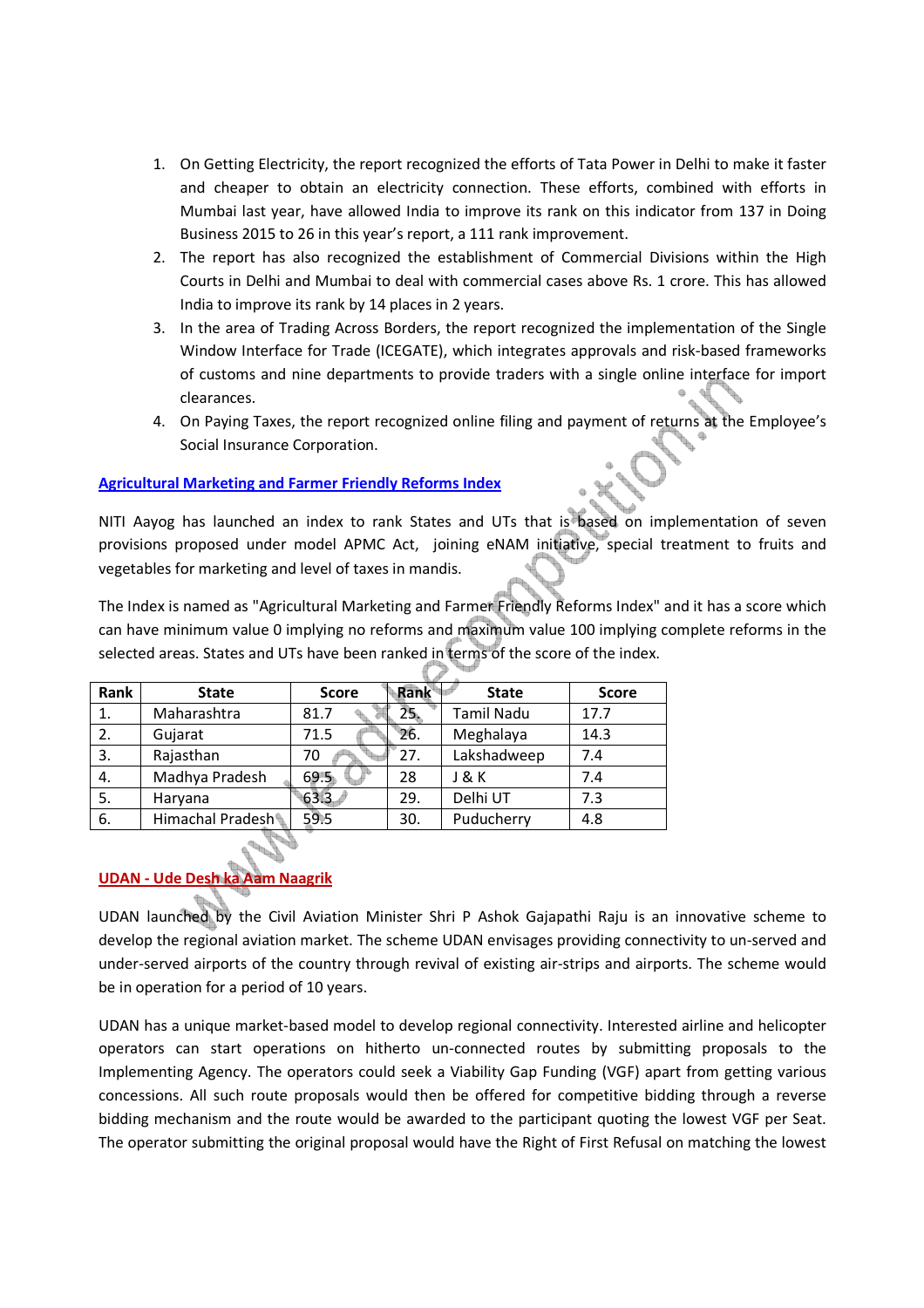bid in case his original bid is within 10% of the lowest bid. The successful bidder would then have exclusive rights to operate the route for a period of three years. Such support would be withdrawn after a three year period, as by that time, the route is expected to become self-sustainable.

The selected airline operator would have to provide a minimum of 9 and a maximum of 40 UDAN Seats ( subsidized rates )on the UDAN Flights for operations through fixed wing aircraft and a minimum of 5 and a maximum of 13 Seats on the Flights for operations through helicopters. On each such route, the minimum frequency would be three and maximum of seven departures per week. Route networks would also be encouraged under the scheme to achieve economies of scale and optimal usage of aircraft.

The fare for a one hour journey of appx. 500 km on a fixed wing aircraft or for a 30 minute journey on a helicopter would now be capped at Rs. 2,500, with proportionate pricing for routes of different stage lengths / flight duration.

### **Kabaddi World Cup 2016**

Venue: The Arena (stadium), Ahmedabad.

Held from 07 Oct to 22 Oct 2016.

Winners: **India** (Captain - **Anup Kumar**).

Runners-up: Iran (Captain - Meraj Sheykh)

Participants: 12 (Australia, Bangladesh, England, India, Iran, Japan, Kenya, Poland, South Korea, Thailand, Argentina, United States.

### **Kigali Agreement**

197 countries including India signed an agreement to amend the Montreal Protocol in Kigali, Rwanda.

The agreement aims to phase out the use of hydrofluorocarbon or (HFC) gases, primarily found in air conditioners.

In the agreement, the countries have consented to reduce the use of HFCs by about 85% of their baselines by 2045.

The agreement binds India to reduce the use of HFC gasses by 10 per cent by 2032, while developed countries have to start making reductions by 2019. In exchange to this, India has agreed to a 'freeze year' of 2028 by when its HFC use cannot grow any further.

Since HFCs have several thousand times capacity in retaining heat in the atmosphere compared to carbon dioxide (CO2), this step has the potential to prevent a rise of about 0.5 degrees Celsius in global temperatures by the end of the century. No other intervention comes even close in terms of returns offered, ease of implementation, or cost impacts.

The Kigali Amendment to the Montreal Protocol is legally binding and will come into force from January 1, 2019.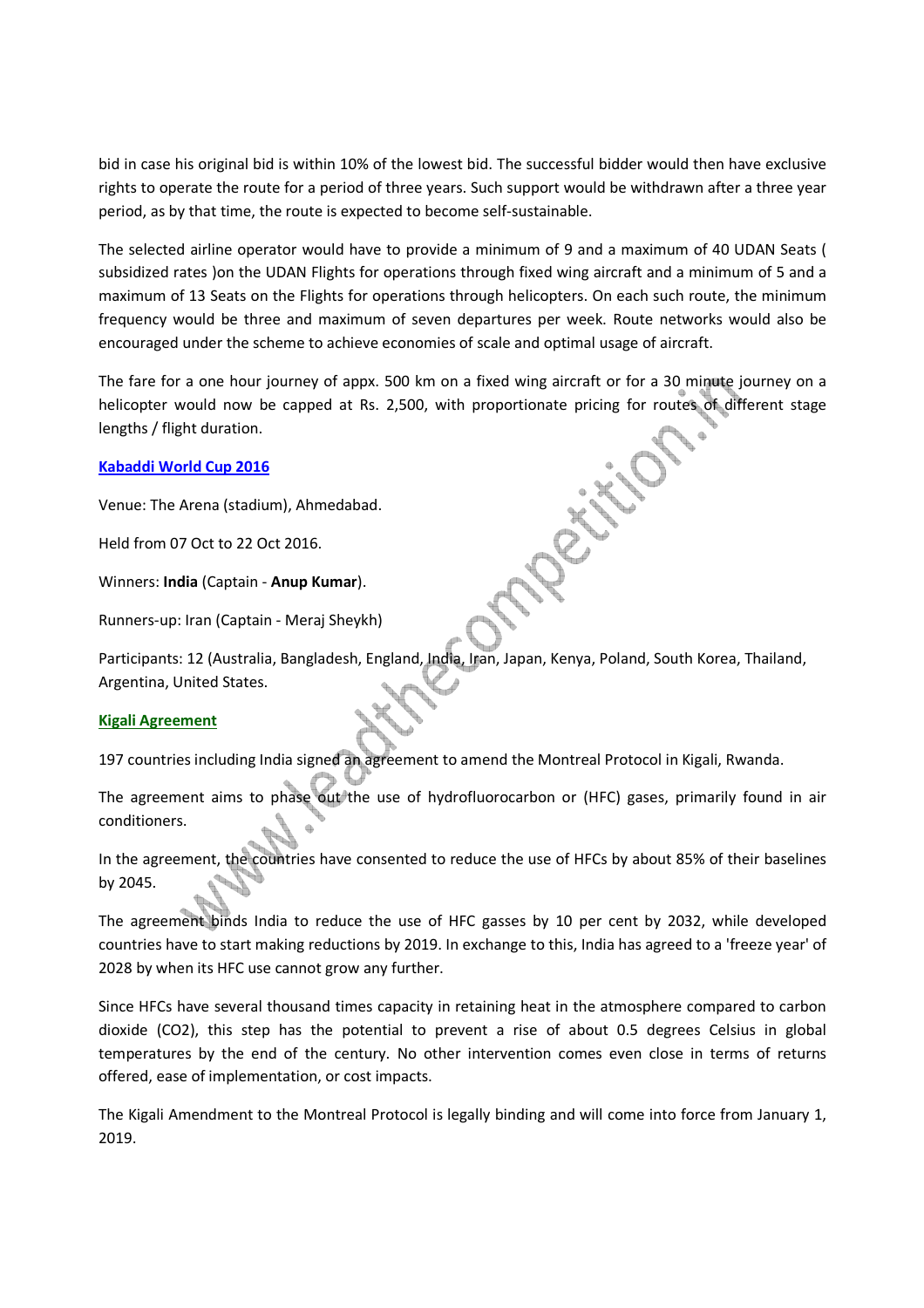### **Nobel Prizes 2016**

| #  | <b>Field</b> | <b>Winners</b>            | Contribution                                              |
|----|--------------|---------------------------|-----------------------------------------------------------|
| 1. | Medicine     | Yoshinori Ohsumi          | for his discoveries of mechanisms for autophagy.          |
| 2. | Chemistry    | 1. Jean-Pierre Sauvage    | for the design and synthesis of molecular machines.       |
|    |              | 2. Sir J. Fraser Stoddart |                                                           |
|    |              | 3. Bernard L. Feringa     |                                                           |
| 3. | Physics      | 1. David J. Thouless      | for theoretical discoveries of topological phase          |
|    |              | 2. Duncan M. Haldane      | transitions and topological phases of matter.             |
|    |              | 3. Michael Kosterlitz     |                                                           |
| 4. | Literature   | Bob Dylan (U.S.A.)        | For having created new poetic expressions within the      |
|    |              |                           | great American song tradition.                            |
| 5. | Peace        | Juan Manuel Santos        | for his resolute efforts to bring the country's more than |
|    |              | (Columbia)                | 50-year-long civil war to an end                          |
| 6. | Economic     | Oliver Hart and Bengt     | for their contributions to contract theory.               |
|    | Sciences     | Holmstrom                 |                                                           |

### **Sangeet Natak Akademi Awards 2015**

Akademi Fellow: C.V. Chandrasekhar for Bharat Natyam

| Krishna Bisht                                | Hindustani Music (Vocal)                        |
|----------------------------------------------|-------------------------------------------------|
| Mashkoor Ali Khan                            | Hindustani Music (Vocal)                        |
| Kartick Kumar                                | Hindustani Music (Sitar)                        |
| Brij Narayan                                 | Hindustani Music (Sarod)                        |
| R. N. Thyagarajan & R. N. Tharanathan (Joint | Carnatic Music (Vocal)                          |
| Award)                                       |                                                 |
| Suguna Varadhachari                          | Carnatic Music (Vocal)                          |
| Lalgudi G.J.R. Krishnan                      | Carnatic Music (Violin)                         |
| Mamalam M.K. Siva                            | Carnatic Music (Nagaswaram)                     |
| <b>Bhupinder Singh</b>                       | Other Major Traditions of Music (Sugam Sangeet) |
| Hridyanath Mangeshkar                        | Other Major Traditions of Music (Sugam Sangeet) |
| Prafulla Kar                                 | Other Major Traditions of Music (Sugam Sangeet) |
| Ranganayaki Jayaraman                        | Bharatnatyam                                    |
| K. Kunhiraman Nair                           | Kathakali                                       |
| G. Padmaja Reddy                             | Kuchipudi                                       |
| Aloka Kanungo                                | Odissi                                          |
| Sharodi Saikia                               | Sattriya                                        |
| Mandakini Trivedi                            | Mohiniattam                                     |
| Sadashiya Pradhan                            | Chhau                                           |
| W. Lokendrajit Singh                         | Contemporary / Expeimental Dance                |
| Rajkumar Bharathi                            | <b>Music for Dance</b>                          |
| Nand Kishore Acharya                         | Theatre (Playwriting)                           |
| Shafaat Khan                                 | Theatre (Playwriting)                           |
| Parvez Akhtar                                | Theatre (Direction)                             |
| Mushtaq Kak                                  | Theatre (Direction)                             |
| Manoj N. Joshi                               | Theatre (Acting)                                |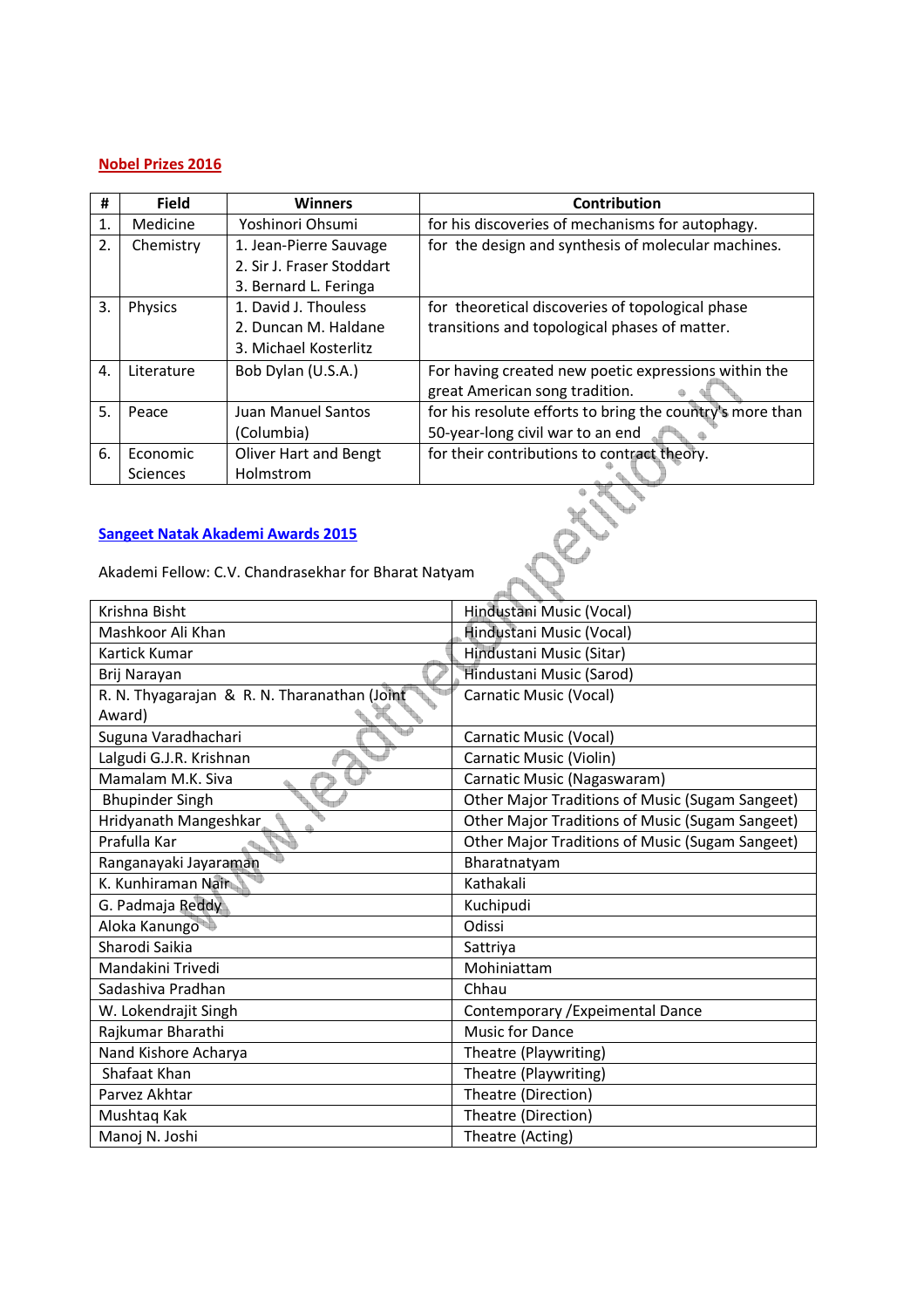| Himani Shivpuri                          | Theatre (Acting)                                   |
|------------------------------------------|----------------------------------------------------|
| Pradeep Mulye                            | Theatre (Allied Theatre - Scenic Design)           |
| Sarojini Nangiaramma                     | Major Traditions of Theatre (Kutiyattam)           |
| Rani Balbir Kaur                         | <b>Overall Contribution/Scholarships (Theatre)</b> |
| Khuman Lal Saav                          | Folk Music (Chhatisgarh)                           |
| Ramchandra Singh                         | Folk Theatre (Bihar)                               |
| Khem Raj                                 | Folk Dance (Jammu & Kashmir)                       |
| S. R. D. Prasad                          | Martial Arts (Kerala)                              |
| Chhaya & Maya Khutegaonkar (Joint Award) | Lavani (Maharashtra)                               |
| Gangmei Aluna Kabuini                    | Traditional Dance & Music (Manipur)                |
| Paramjit Singh Sidhu                     | Folk Music (Punjab)                                |
| Sayeed Sabri Jaipuri                     | Qawwali (Rajasthan)                                |
| K K RAMACHANDRA PULAVAR PUPPETRY         | Puppetry                                           |
| T. N. Sankaranathan                      | Puppetry                                           |
| Shanta Gokhale                           | Performing Arts (Overall contribution)             |
| Chaman Lal Ahuja                         | Performing Arts (Overall contribution)             |

#### **Books in News**

Modi's Midas Touch in Foreign Policy written by Ambassador **Surendra Kumar**

The Ministry of Utmost Happiness written by **Arundhati Roy**

### **Current Affairs Questions**

1. Which state tops the list of states in the Agricultural Marketing and Farmer Friendly Reforms Index released by NITI Aayog recently?

a. Gujarat b. Maharashtra c. Tamil Nadu d. Kerala

2. With which of the following fields was Yusuf Arakkal, who passed away recently, associated?

a. Music b. Dance c. Painting d. Martial arts

3. GSAT-18, India's latest communication satellite was launched from which of the following places?

| a. Sriharikota | b. Kourou | c. Kasputin Yar | d. Portugal |  |
|----------------|-----------|-----------------|-------------|--|
|                |           |                 |             |  |

4. Which country recently became the first in the world to ban disposable plastic cups and plates?

a. France b. Italy c. United Kingdom d. Spain

5. On which date is the World Teachers Day observed?

a. October 2 b. October 4 c. October 5 d. October 8

6. Who was the Player of the Series in the recently concluded India – New Zealand ODI series?

a. Amit Mishra b. Virat Kohli c. Hardik Pandya d. Rohit Sharma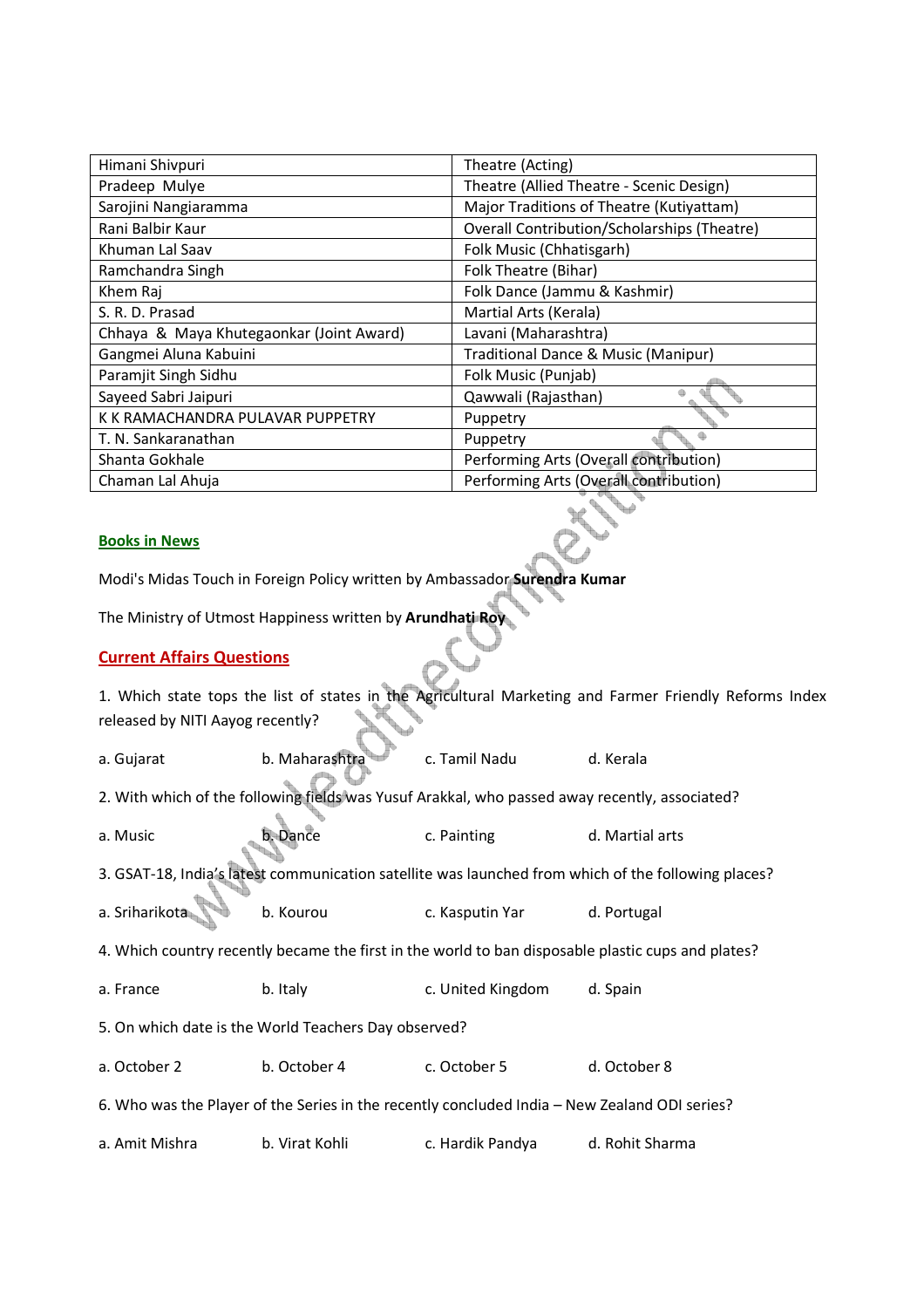| 7. Which State recently reorganised and increased the number of districts from 10 to 31?                                                             |                                                                    |                                                                                                 |                                                                                                            |  |  |
|------------------------------------------------------------------------------------------------------------------------------------------------------|--------------------------------------------------------------------|-------------------------------------------------------------------------------------------------|------------------------------------------------------------------------------------------------------------|--|--|
| a. Haryana                                                                                                                                           | b. Chhattisgarh                                                    | c. Telangana                                                                                    | d. Jharkhand                                                                                               |  |  |
|                                                                                                                                                      |                                                                    | 8. Which country did India defeat in the finals to win the title in the Kabaddi World Cup 2016? |                                                                                                            |  |  |
| a. Pakistan                                                                                                                                          | b. Iran                                                            | c. Bangladesh                                                                                   | d. Canada                                                                                                  |  |  |
| which country?                                                                                                                                       |                                                                    |                                                                                                 | 9. Antonio Guterres, who will be taking over as the new Secretary General of the United Nations belongs to |  |  |
| a. Australia                                                                                                                                         | b. Austria                                                         | c. Ghana                                                                                        | d. Portugal                                                                                                |  |  |
|                                                                                                                                                      |                                                                    | 10. In which of the following fields has Juan Manuel Santos awarded the Nobel Prize?            |                                                                                                            |  |  |
| a. Medicine                                                                                                                                          | b. Literature                                                      | c. Peace                                                                                        | d. Physic                                                                                                  |  |  |
|                                                                                                                                                      | 11. With which of the following sports is Neeraj Goyat associated? |                                                                                                 |                                                                                                            |  |  |
| a. Boxing                                                                                                                                            | b. Archery                                                         | c. Badminton                                                                                    | d. Martial Arts                                                                                            |  |  |
|                                                                                                                                                      |                                                                    | 12. Which country won the first BRICS U-17 Football tournament held in Goa recently?            |                                                                                                            |  |  |
| a. Russia                                                                                                                                            | b. Brazil                                                          | c. South Africa                                                                                 | d. China                                                                                                   |  |  |
| 13. The airport in which of the following cities has become the second eco-friendly airport in the country,<br>after Kochi?                          |                                                                    |                                                                                                 |                                                                                                            |  |  |
| a. Madurai                                                                                                                                           | b. Hyderabad                                                       | c. Vadodara                                                                                     | d. Puducherry                                                                                              |  |  |
| 14. King Bhumibol Adulyadej, the world's longest serving head of state passed away recently. He was the<br>king of which of the following countries? |                                                                    |                                                                                                 |                                                                                                            |  |  |
| a. Oman                                                                                                                                              | b. Indonesia                                                       | c. Cambodia                                                                                     | d. Thailand                                                                                                |  |  |
| 15. In which of the following cities was a war memorial Shaurya Stambh inaugurated by the Prime Minister<br>Shri Narendra Modi recently?             |                                                                    |                                                                                                 |                                                                                                            |  |  |
| a. Bhopal                                                                                                                                            | b. Indore                                                          | c. Patiala                                                                                      | d. Amritsar                                                                                                |  |  |
| 16. Recently Rosneft Oil Co acquired Essar Oil. Rosneft is a company based in                                                                        |                                                                    |                                                                                                 |                                                                                                            |  |  |
| a. Sweden                                                                                                                                            | b. Russia                                                          | c. Iran                                                                                         | d. Saudi Arabia                                                                                            |  |  |
| 17. Mitra Shakti 2016 was a joint military exercise conducted by India and -                                                                         |                                                                    |                                                                                                 |                                                                                                            |  |  |
| a. Singapore                                                                                                                                         | b. Bangladesh                                                      | c. Sri Lanka                                                                                    | d. Indonesia                                                                                               |  |  |
| 18. India's first roll-on roll-off passenger ferry (Ro Pax) service is expected to be launched between Ghogha                                        |                                                                    |                                                                                                 |                                                                                                            |  |  |

(Bhavnagar district) and Dahej (Bharuch) in Gujarat by April next year. The service will pass through